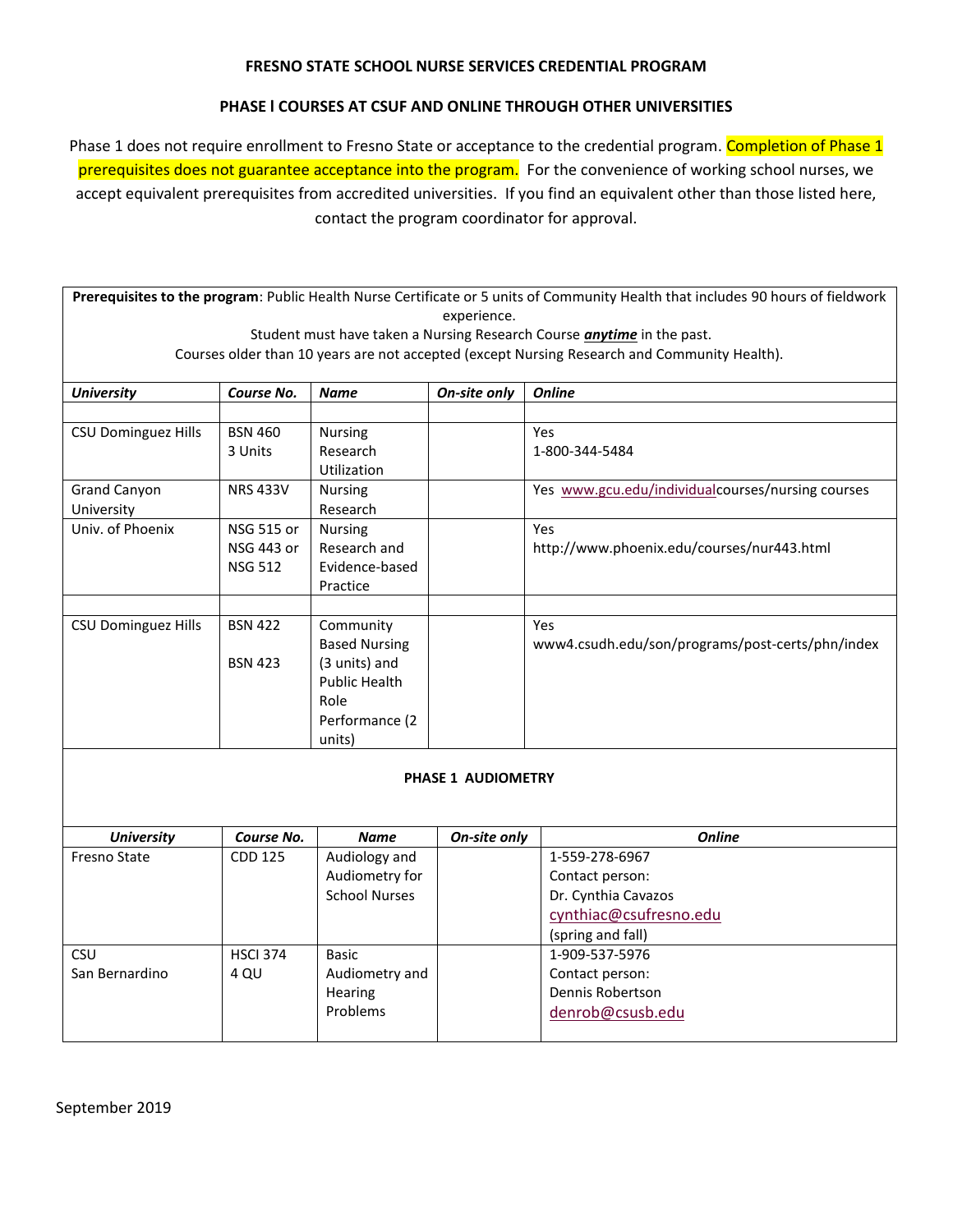| <b>PHASE 1 COUNSELING</b>     |                 |                 |         |                                                 |  |  |
|-------------------------------|-----------------|-----------------|---------|-------------------------------------------------|--|--|
| <b>University</b>             | Course No.      | <b>Name</b>     | On-site | <b>Online</b>                                   |  |  |
|                               |                 |                 | only    |                                                 |  |  |
| <b>Barstow Community</b>      | <b>PSYCH</b>    | Introduction to |         | www.barstow.edu                                 |  |  |
| College                       | 15/SOCI 15      | Guidance &      |         |                                                 |  |  |
|                               | (3 Units)       | Counseling      |         | General information: 760-252-2411 or            |  |  |
|                               |                 |                 |         | info@barstow.edu                                |  |  |
| Fresno State                  | <b>COUN 174</b> | Introduction to | Yes     | Summer session available through Continuing and |  |  |
|                               | (3 Units)       | Counseling      |         | <b>Global Education (CGE)</b>                   |  |  |
| Fresno State                  | <b>COUN 200</b> | Seminar in      | Yes     |                                                 |  |  |
|                               | (3 Units)       | Counseling      |         |                                                 |  |  |
| <b>Brandman University</b>    | <b>PSYU 450</b> | Introduction    |         | Yes                                             |  |  |
|                               | (3 Units)       | into Counseling |         | General information: 800-746-0082               |  |  |
| <b>Grand Canyon</b>           | <b>PCN 515</b>  | Counseling      |         | Yes                                             |  |  |
| University                    |                 | Skills in the   |         |                                                 |  |  |
|                               | <b>OR</b>       | Helping         |         | Contact amapola.shimp@gcu.edu, 1-602-639-9589 : |  |  |
|                               |                 | Relationship.   |         | Direct Line for information                     |  |  |
|                               | <b>CNL 509</b>  | Counseling the  |         |                                                 |  |  |
|                               |                 | Culturally      |         |                                                 |  |  |
|                               |                 | Diverse.        |         |                                                 |  |  |
| Univ. of Phoenix              | <b>CCMH 511</b> | Fundamental     |         | Yes                                             |  |  |
|                               |                 | Counseling      |         |                                                 |  |  |
|                               |                 | <b>Skills</b>   |         | http://www.phoenix.edu/courses/ccmh511.html     |  |  |
| <b>UC San Diego Extension</b> | PSY 40346       | Intro to        |         | https://extension.ucsd.edu/courses-and-         |  |  |
|                               |                 | Counseling      |         | programs/introduction-to-counseling-models-PSY- |  |  |
|                               |                 | Models          |         | 40346                                           |  |  |
|                               |                 |                 |         |                                                 |  |  |

| <b>PHASE 1 MAINSTREAMING</b> |                                                                                                          |                                                                                                                                             |                 |                                                                                                                                             |  |
|------------------------------|----------------------------------------------------------------------------------------------------------|---------------------------------------------------------------------------------------------------------------------------------------------|-----------------|---------------------------------------------------------------------------------------------------------------------------------------------|--|
| <b>University</b>            | Course No.                                                                                               | <b>Name</b>                                                                                                                                 | On-site<br>only | <b>Online</b>                                                                                                                               |  |
| <b>Fresno State</b>          | <b>SPED 120</b><br>(3 Units)                                                                             | Introduction to<br>Special<br>Education                                                                                                     |                 | <b>Special Education Department</b><br>(through Open University)<br>Contact the SNS Credential coordinators to be placed on a wait<br>list. |  |
| University of<br>Phoenix     | <b>SPED 533</b><br>(3 Units)<br><b>SPED 502</b><br>OR.<br><b>SPED 530</b><br>(3 Units)<br><b>SPE 300</b> | Inclusion and<br>Mainstreaming.<br><b>OR</b><br>Intro to Learners<br>with Special<br>Needs, OR<br>Orientation to<br>the Exception<br>Child. |                 | Do not go online for information. Call:<br>Joslyn Coca<br>Joslyn.coca@phoenix.edu<br>602 387-7931                                           |  |
|                              |                                                                                                          |                                                                                                                                             |                 |                                                                                                                                             |  |

Be advised, course numbers change. If you see a course that you believe is an equivalent, contact your program coordinator for advice.